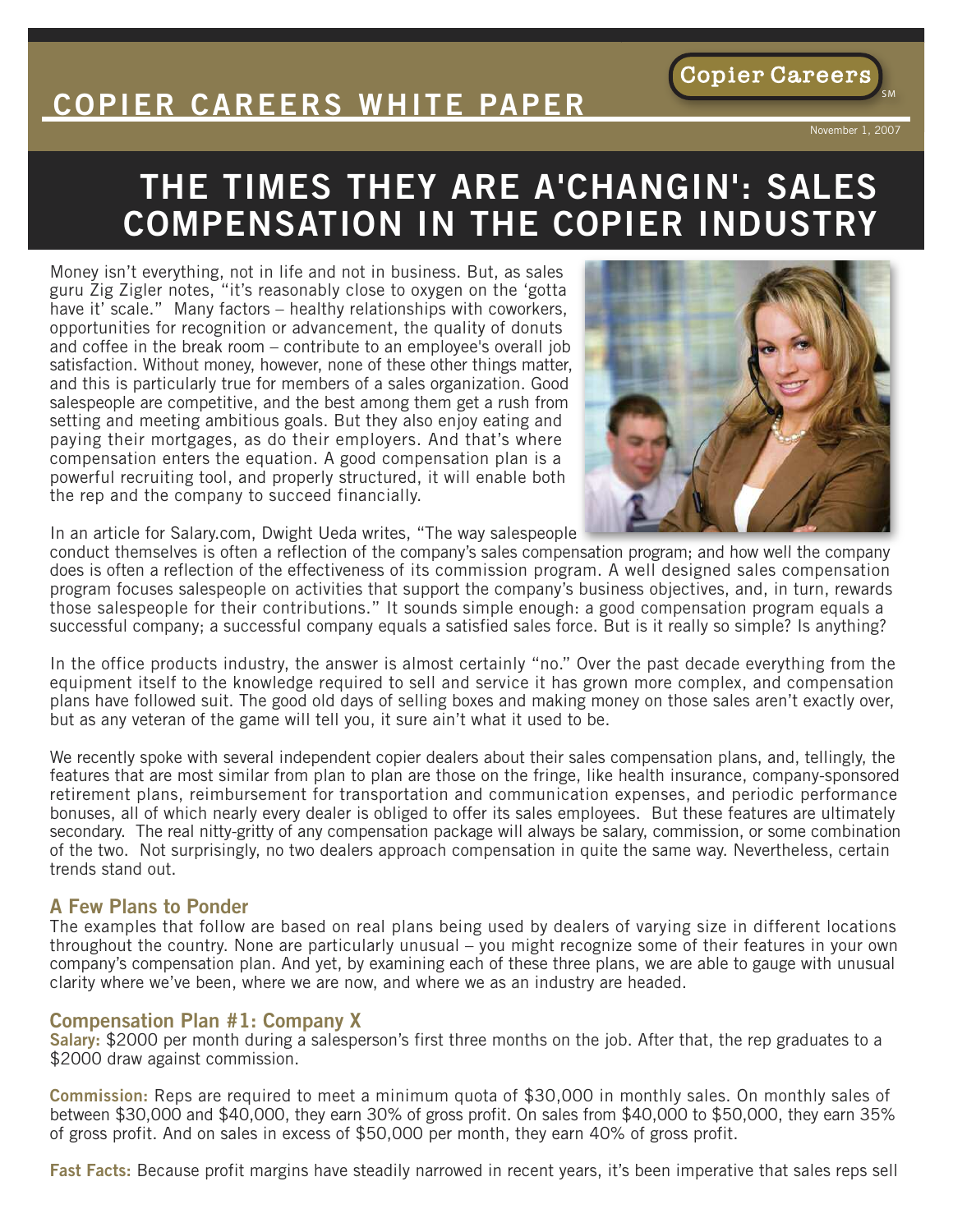more machines to make up the difference. Company X has dealt with this problem by increasing sales quotas by fifty percent over the past decade.

The decision maker at Company X reports that market saturation has had a huge effect on sales demographics. Whereas new customers once made up a large segment of his customer base, today new business comprises less than 10% of total sales.

Though the decision maker at Company X believes that straight commission is still the best form of compensation, he reports that it has become more difficult than ever to attract new reps and predicts that it won't be long before he's forced to begin offering a salary. It won't, however, be a welcome change. Salaried salespeople, he argues, require more supervision than reps who work only on commission. "You have to give them more direction and be with them all the time and make sure they're doing their jobs."

### **Compensation Plan #2: Company Y**

**Salary:** \$1600 to \$2500 per month. At Company Y, salary increases with experience and it is tied to monthly revenue quotas. A salesperson earning a monthly salary of \$2000, for example, would be assigned a monthly quota of \$25,000.

**Commission:** Commission at Company Y is variable, and it is paid only if salespeople have met their quotas. For total monthly sales between \$15,000 and \$20,000, salespeople earn 20% of gross profit. For total sales between \$20,000 and \$30,000, they earn 25% of gross profit. And for sales in excess of \$30,000, they earn 30% of gross profit.

**Fast Facts:** Five years ago, Company Y was paying its sales reps straight commission, but, like Company X, it found that its commission-only plan was scaring off job applicants.

Now that it pays its salespeople a salary, Company Y has also instituted measures to keep the reps on their toes: sales reps who fail to meet their monthly quotas are put on probation and their salaries are reduced until they are able to once again deliver the desired results.

Though software solutions are not yet a significant source of revenue for Company Y, a spokesperson says he expects that they will become more profitable within the next few years, as more companies decide to take the plunge. "Once you get that window open," he says, "it's a freight train." What's stopping this runaway train from getting started? It may be the sales reps themselves, many of whom "are still intimidated by the technology."

## **Compensation Plan #3: Company Z**

**Salary:** \$2500 to \$3500 per month. Like Company Y, Company Z also calculates monthly salary on the basis of assigned monthly revenue quotas. Since the salaries of Company Z's salespeople are higher than those of the reps working for Company Y, it makes sense that their quotas would be higher too. And so they are: Company Z salespeople making a monthly salary of \$2500 are expected to bring in \$40,000 per month in sales revenue. Salespeople making \$3500 per month must bring in \$55,000.

**Commission:** At this company, salespeople who achieve less than 60% of their assigned monthly revenue quotas will earn 23% of gross profit. Those selling at between 61 and 80 percent of quota will earn 27% of gross profit, and those meeting more than 81% of quota will make 36% of gross profit. Company Z also offers its salespeople significant bonuses and commission hikes for netting new customers and for selling high-volume color machines and professional services.

**Fast Facts:** Unlike Companies X and Y, Company Z has historically paid its sales reps a salary. One recent addition to the plan: a minimum commission of between one and two percent is paid to reps who sell machines below cost. Located in a particularly competitive market, Company Z's salespeople are often forced to choose between selling below cost or losing the sale. Company Z devised the minimum commission provision to encourage its reps to do what they have to do to make the sale. "No matter what they sell it for, they're going to get something," says a company representative.

Like Company Y and nearly everyone else in the industry, Company Z anticipates significantly more sales of software and workflow solutions in the future, even though they are not currently a major source of revenue. The company plans to combat its sales staff's discomfort with solution selling by hiring a professional services specialist within the next six months.